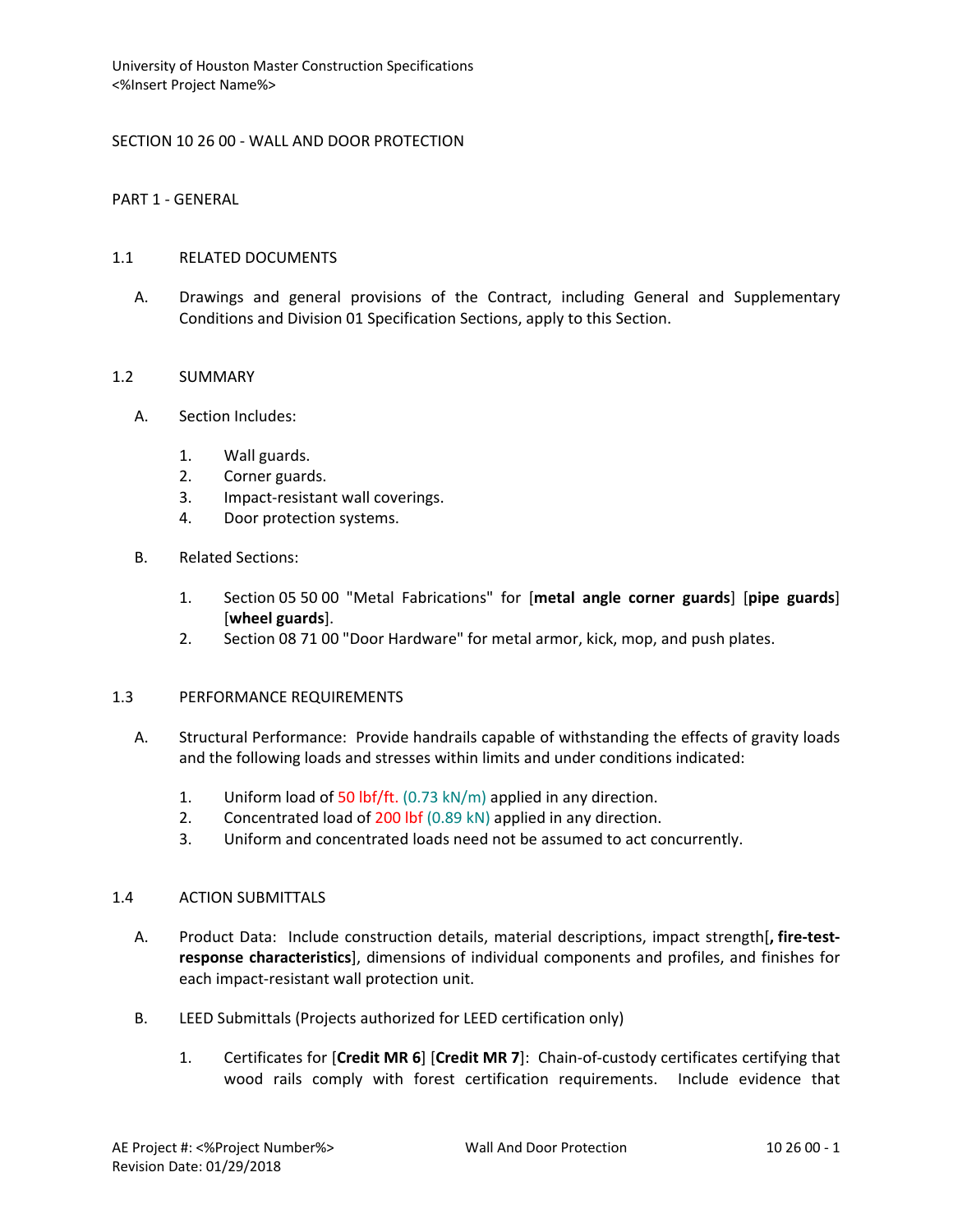manufacturer is certified for chain of custody by an FSC-accredited certification body. Include statement indicating cost for each certified wood product.

- 2. Product Data for Credit IEQ 4.1: For adhesives, documentation including printed statement of VOC content.
- 3. Product Data for Credit IEQ 4.4: For particleboard, documentation indicating that products contain no urea formaldehyde.
- 4. Laboratory Test Reports for Credit IEQ 4: For [**adhesives**] [**and**] [**composite wood products**], documentation indicating that products comply with the testing and product requirements of the California Department of Health Services' "Standard Practice for the Testing of Volatile Organic Emissions from Various Sources Using Small-Scale Environmental Chambers."
- C. Shop Drawings: For each impact-resistant wall protection unit showing locations and extent. Include sections, details, and attachments to other work.
	- 1. For installed products indicated to comply with design loads, include structural analysis data signed and sealed by the qualified professional engineer responsible for their preparation.
- D. Samples for Initial Selection: For each type of impact-resistant wall protection unit indicated.
	- 1. Include similar Samples of accent strips and accessories involving color selection.
- E. Samples for Verification: For each type of exposed finish required, prepared on Samples of size indicated below.[ **Include Samples of accent strips to verify color selected.**]
	- 1. [**Wall**] [**and**] [**Corner**] Guards: 12 inches (300 mm) long. Include examples of joinery, corners, [**end caps,**] [**top caps,**] and field splices.
	- 2. Handrails: 12 inches (300 mm) long. Include examples of joinery, corners, and field splices.
	- 3. Impact-Resistant Wall Covering: 6 by 6 inches (150 by 150 mm) square.
	- 4. Door-Surface Protection: 6 by 6 inches (150 by 150 mm) square.
	- 5. Door[**-Edge**] [**and**] [**-Frame**] Protectors: 12 inches (300 mm) long.
	- 6. Door-Knob and -Lever Protectors: Full-size unit of each type.

# 1.5 INFORMATIONAL SUBMITTALS

- A. Qualification Data: For qualified [**Installer**] [**testing agency**].
- B. Material Certificates: For each impact-resistant plastic material, from manufacturer.
- C. Material Test Reports: For each impact-resistant plastic material.
- D. Warranty: Sample of special warranty.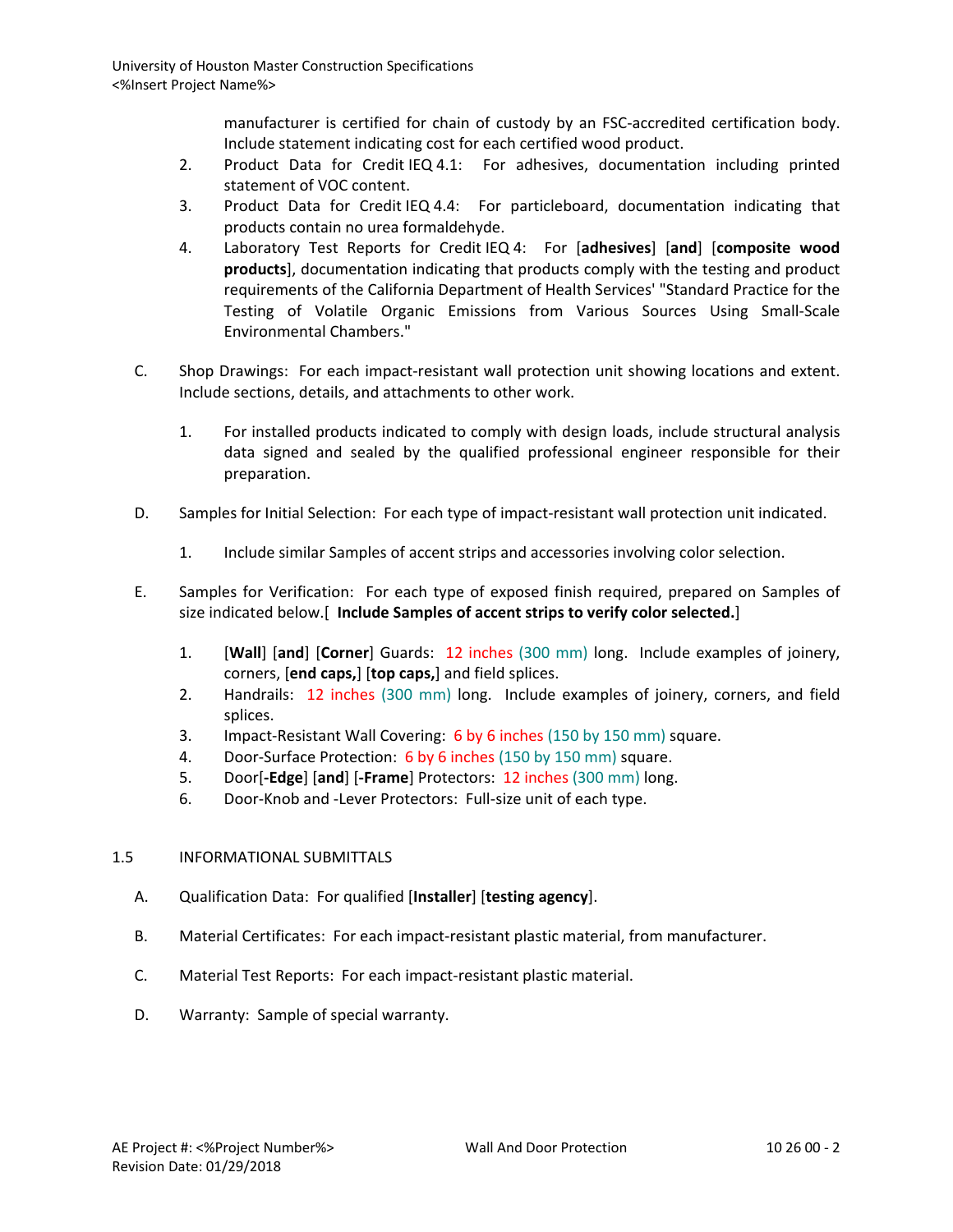### 1.6 CLOSEOUT SUBMITTALS

- A. Maintenance Data: For each impact-resistant wall protection unit to include in maintenance manuals.
	- 1. Include recommended methods and frequency of maintenance for maintaining optimum condition of plastic covers under anticipated traffic and use conditions. Include precautions against using cleaning materials and methods that may be detrimental to plastic finishes and performance.

# 1.7 MAINTENANCE MATERIAL SUBMITTALS

- A. Furnish extra materials that match products installed and that are packaged with protective covering for storage and identified with labels describing contents.
	- 1. [**Wall-Guard**] [**and**] [**Handrail**] Covers: Full-size plastic covers of maximum length equal to [**2**] <**Insert number**> percent of each type, color, and texture of units installed, but no fewer than [**two, 8-foot- (2.4-m-)**] <**Insert number and size**> long units.
	- 2. Corner-Guard Covers: Full-size plastic covers of maximum length equal to [**2**] <**Insert number**> percent of each type, color, and texture of units installed, but no fewer than [**two, 4-foot- (1.2-m-)**] <**Insert number and size**> long units.
- B. Include mounting and accessory components. Replacement materials shall be from same production run as installed units.

# 1.8 QUALITY ASSURANCE

- A. Installer Qualifications: An employer of workers trained and approved by manufacturer.
- B. Source Limitations: Obtain impact-resistant wall protection units from single source from single manufacturer.
- C. Product Options: Drawings indicate size, profiles, and dimensional requirements of impactresistant wall protection units and are based on the specific system indicated. Refer to Section 01 40 00 "Quality Requirements."
- D. Revise subparagraph below to suit Project.
	- 1. Do not modify intended aesthetic effects, as judged solely by Architect, except with Architect's approval. If modifications are proposed, submit comprehensive explanatory data to Architect for review.
- E. Surface-Burning Characteristics: Provide impact-resistant, plastic wall protection units with surface-burning characteristics as determined by testing identical products per ASTM E 84, NFPA 255, or UL 723 by UL or another qualified testing agency.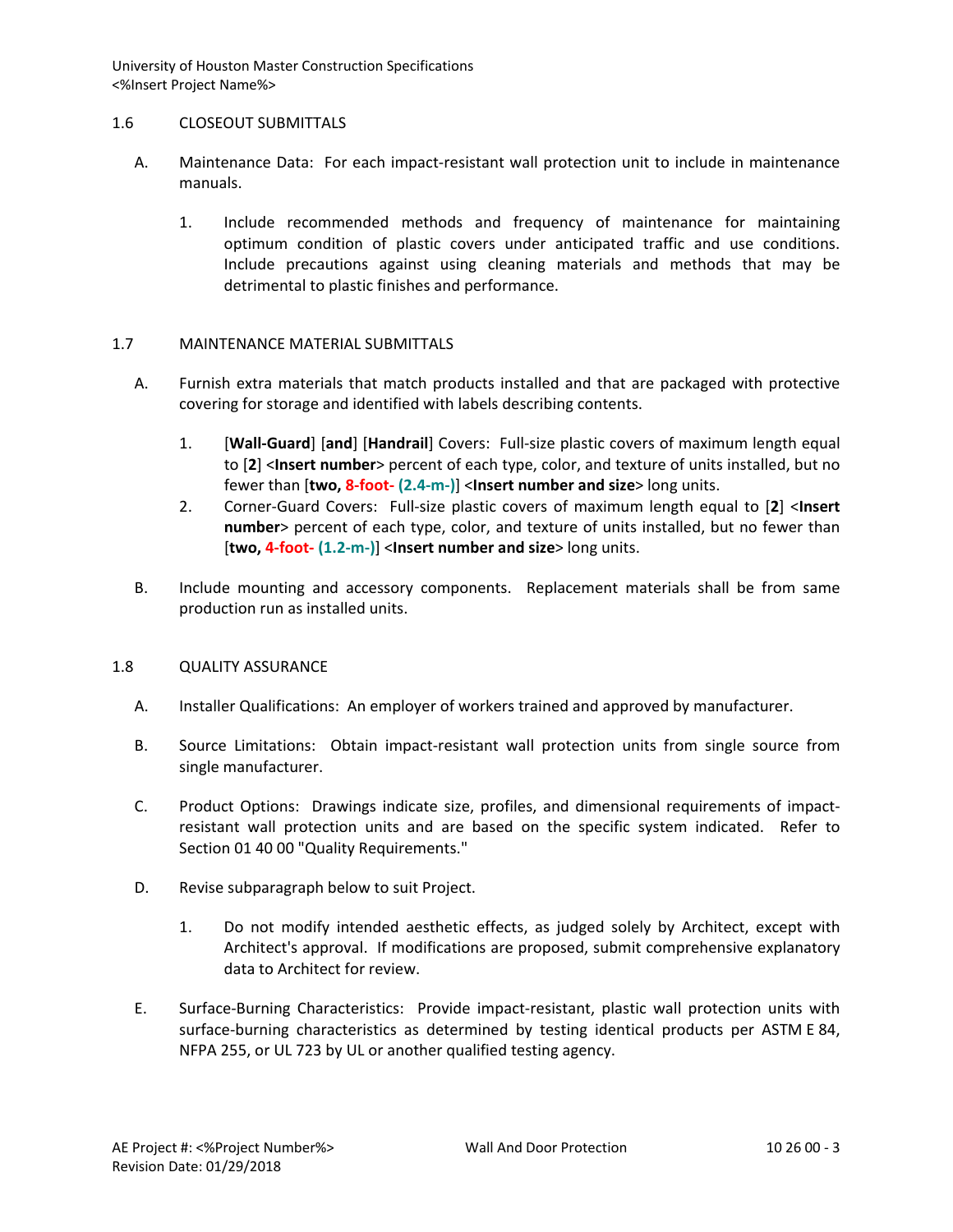- F. Regulatory Requirements: Comply with applicable provisions in [**the U.S. Architectural & Transportation Barriers Compliance Board's ADA-ABA Accessibility Guidelines**] [**and**] [**ICC/ANSI A117.1**].
- G. Preinstallation Conference: Conduct conference at [**Project site**] <**Insert location**>.

# 1.9 DELIVERY, STORAGE, AND HANDLING

- A. Store impact-resistant wall protection units in original undamaged packages and containers inside well-ventilated area protected from weather, moisture, soiling, extreme temperatures, and humidity.
	- 1. Maintain room temperature within storage area at not less than 70 deg F (21 deg C) during the period plastic materials are stored.
	- 2. Keep plastic sheet material out of direct sunlight.
	- 3. Store plastic wall protection components for a minimum of 72 hours, or until plastic material attains a minimum room temperature of 70 deg F (21 deg C).
		- a. Store corner-guard covers in a vertical position.
		- b. Store [**wall-guard**] [**bed-locator**] [**and**] [**handrail**] covers in a horizontal position.

### 1.10 PROJECT CONDITIONS

A. Environmental Limitations: Do not deliver or install impact-resistant wall protection units until building is enclosed and weatherproof, wet work is complete and dry, and HVAC system is operating and maintaining temperature at 70 deg F  $(21 \text{ deg } C)$  for not less than 72 hours before beginning installation and for the remainder of the construction period.

#### 1.11 WARRANTY

- A. Special Warranty: Manufacturer's standard form in which manufacturer agrees to repair or replace components of impact-resistant wall protection units that fail in materials or workmanship within specified warranty period.
	- 1. Failures include, but are not limited to, the following:
		- a. Structural failures.
		- b. Deterioration of plastic and other materials beyond normal use.
	- 2. Warranty Period: [**Five**] <**Insert number**> years from date of Substantial Completion.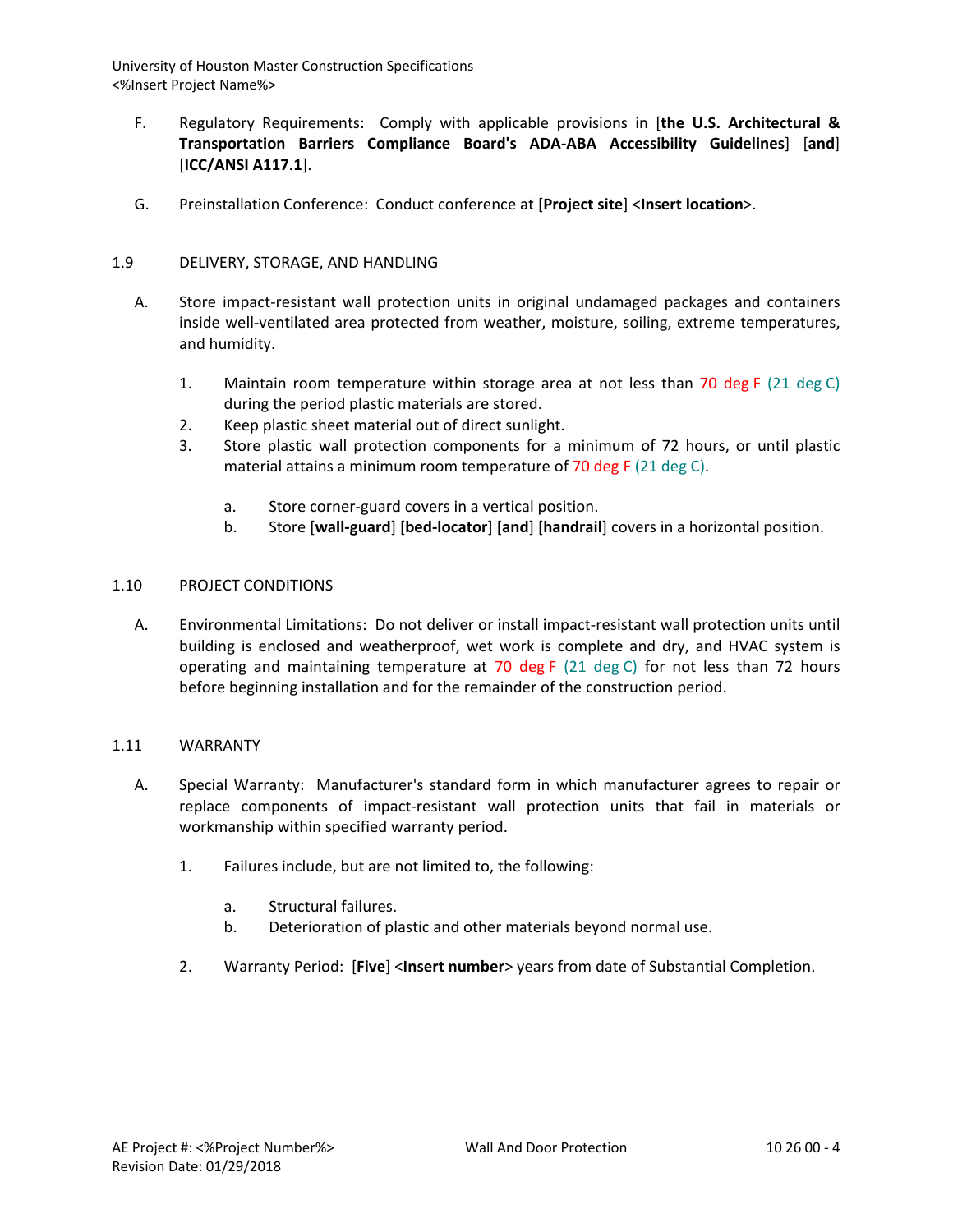### PART 2 - PRODUCTS

### 2.1 MATERIALS

- A. PVC Plastic: ASTM D 1784, Class 1, textured, chemical- and stain-resistant, high-impactresistant PVC or acrylic-modified vinyl plastic with integral color throughout; extruded and sheet material, thickness as indicated.
	- 1. Impact Resistance: Minimum 25.4 ft-lbf/in. (1356 J/m) of notch when tested according to ASTM D 256, Test Method A.
	- 2. Self-extinguishing when tested according to ASTM D 635.
	- 3. Flame-Spread Index: 25 or less.
	- 4. Smoke-Developed Index: 450 or less.
- B. Polycarbonate Plastic Sheet: ASTM D 6098, S-PC01, Class 1 or 2, abrasion resistant; with a minimum impact-resistance rating of 15 ft-lbf/in. (800 J/m) of notch when tested according to ASTM D 256, Test Method A.
- C. Aluminum Extrusions: Alloy and temper recommended by manufacturer for type of use and finish indicated, but with not less than strength and durability properties specified in ASTM B 221 (ASTM B 221M) for Alloy 6063-T5.
- D. Stainless-Steel Sheet: ASTM A 240/A 240M.
- E. Brass: ASTM B 249/B 249M for extruded shapes and ASTM B 36/B 36 M for sheet.
- F. Solid Wood: Clear hardwood lumber of species indicated, free of appearance defects, and selected for compatible grain and color.
- G. Particleboard: Not allowed.
- H. Adhesive: As recommended by impact-resistant plastic wall protection manufacturer.

# 2.2 WALL GUARDS

- A. Crash Rail : Heavy-duty assembly consisting of continuous snap-on plastic cover installed over concealed retainer system; designed to withstand impacts.
	- 1. Manufacturers: Subject to compliance with requirements, provide products by one of the following :
	- 2. [Basis-of-Design Product:](http://www.specagent.com/LookUp/?ulid=641&mf=04&src=wd) Subject to compliance with requirements, provide comparable product by one of the following:
		- a. [IPC Door and Wall Protection Systems; Division of InPro Corporation.](http://www.specagent.com/LookUp/?uid=123456792765&mf=04&src=wd)
		- b. [Korogard Wall Protection Systems; a division of RJF International Corporation.](http://www.specagent.com/LookUp/?uid=123456792766&mf=04&src=wd)
		- c. Substitutions: See Section 01 25 00 Substitution Procedures.
	- 3. Cover: Extruded rigid plastic, minimum 0.100-inch (2.5-mm) wall thickness; as follows: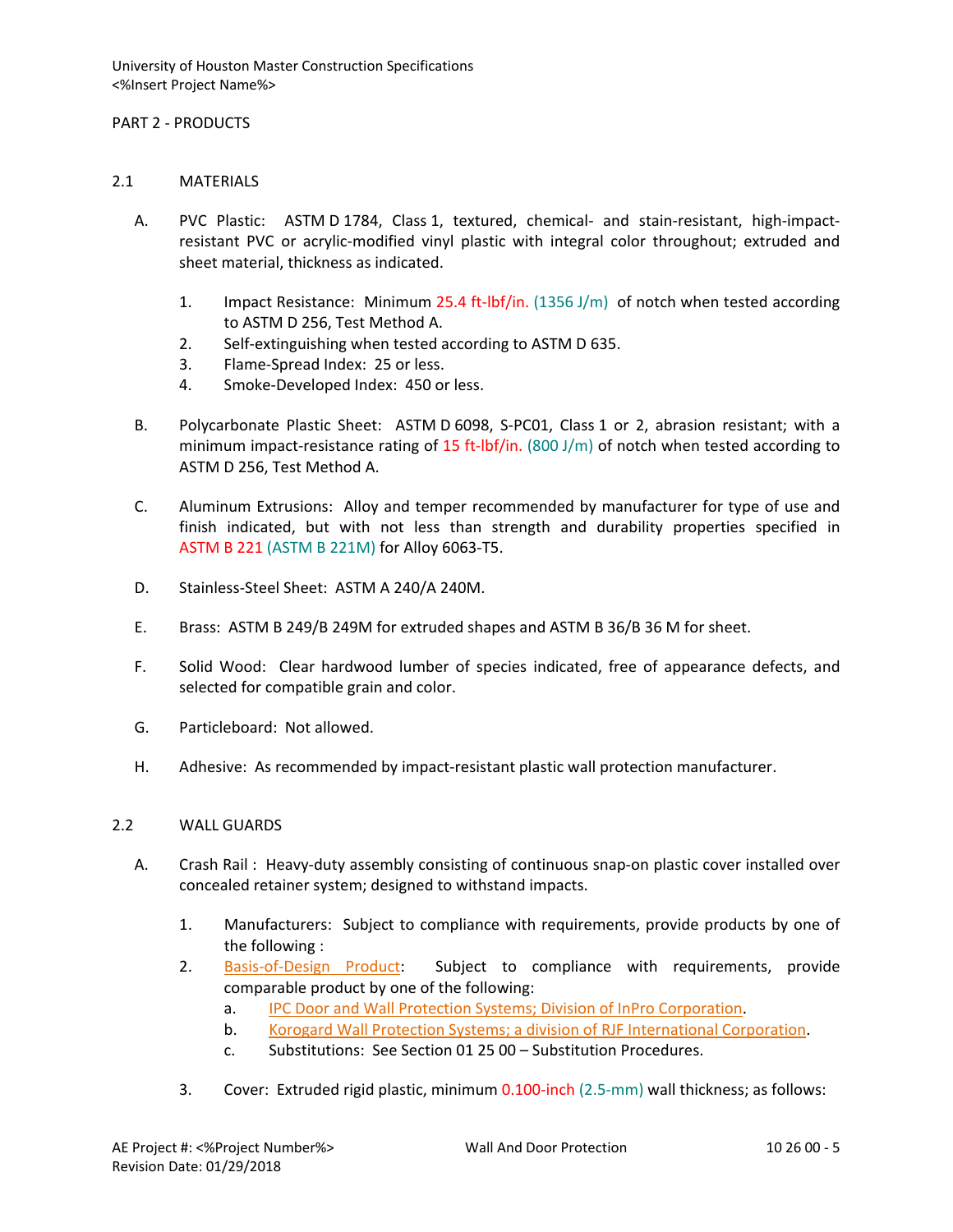- a. Profile: Flat .
	- 1) Dimensions: Nominal 6 inches high by 1 inch deep (150 mm high by 25 mm deep) .
	- 2) Surface: Uniform .
- b. Color and Texture: As selected by Architect from manufacturer's full range .
- 4. Continuous Retainer: Minimum 0.080-inch- (2.0-mm-) thick, one-piece, extruded aluminum.
- 5. Retainer Clips: Manufacturer's standard impact-absorbing clips designed for heavy-duty performance.
- 6. Bumper: Continuous rubber or vinyl bumper cushion(s).
- 7. End Caps and Corners: Prefabricated, injection-molded plastic; matching color cover; field adjustable for close alignment with snap-on cover.
- 8. Accessories: Concealed splices and mounting hardware.
- 9. Mounting: Surface mounted directly to wall .

### 2.3 CORNER GUARDS

- A. Flush-Mounted, Resilient, Plastic Corner Guards : Assembly consisting of snap-on plastic cover that is flush with adjacent wall surface, installed over continuous retainer; including mounting hardware; fabricated with 90- or 135-degree turn to match wall condition; full wall height.
	- 1. Manufacturers: Subject to compliance with requirements, provide products by one of the following :
	- 2. [Basis-of-Design Product:](http://www.specagent.com/LookUp/?ulid=665&mf=04&src=wd) Subject to compliance with requirements, or comparable product by one of the following:
		- a. [IPC Door and Wall Protection Systems; Division of InPro Corporation.](http://www.specagent.com/LookUp/?uid=123456792800&mf=04&src=wd)
		- b. [Korogard Wall Protection Systems; a division of RJF International Corporation.](http://www.specagent.com/LookUp/?uid=123456792801&mf=04&src=wd)
		- c. Substitutions: See Section 01 25 00 Substitution Procedures.
	- 3. Cover: Extruded rigid plastic, minimum 0.078-inch (2.0-mm) wall thickness; as follows:
		- a. Profile: Nominal 3-inch- (75-mm-) long leg and 1/4-inch (6-mm) corner radius .
		- b. Height: 8 feet (2.4 m) .
		- c. Color and Texture: As selected by Architect from manufacturer's full range .
	- 4. Retainer: Minimum 0.060-inch- (1.5-mm-) thick, one-piece, extruded aluminum.
	- 5. Retainer Clips: Manufacturer's standard impact-absorbing clips.

#### 2.4 DOOR PROTECTION SYSTEMS

- A. General: Comply with BHMA A156.6.
	- 1. For fire-rated doors, provide door protection systems that are UL listed and labeled.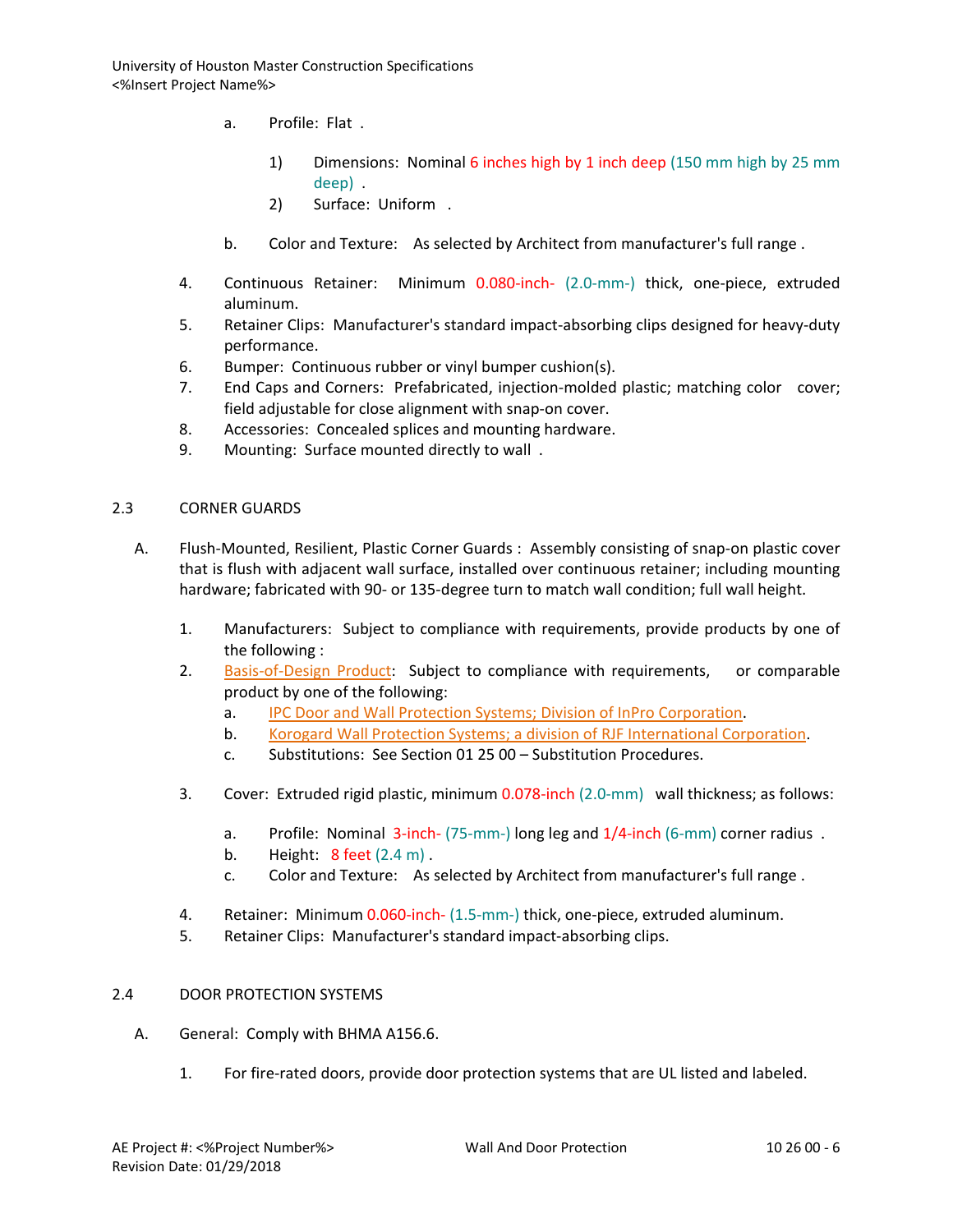- B. Protection Plates: Fabricated from extruded rigid plastic, of thickness indicated.
	- 1. Manufacturers: Subject to compliance with requirements, provide products by one of the following :
	- 2. [Basis-of-Design Product:](http://www.specagent.com/LookUp/?ulid=680&mf=04&src=wd) Subject to compliance with requirements, or comparable product by one of the following:
		- a. [IPC Door and Wall Protection Systems; Division of InPro Corporation.](http://www.specagent.com/LookUp/?uid=123456792830&mf=04&src=wd)
		- b. [Korogard Wall Protection Systems; a division of RJF International Corporation.](http://www.specagent.com/LookUp/?uid=123456792831&mf=04&src=wd)
		- c. Substitutions: See Section 01 25 00 Substitution Procedures.
- C. Door-Edge Protection : Fabricated from extruded rigid plastic, minimum 0.040-inch (1.0-mm) wall thickness; formed to fit over door edge without mortising.
	- 1. Manufacturers: Subject to compliance with requirements, provide products by one of the following :
	- 2. [Basis-of-Design Product:](http://www.specagent.com/LookUp/?ulid=681&mf=04&src=wd) Subject to compliance with requirements, or comparable product by one of the following:
		- a. [IPC Door and Wall Protection Systems; Division of InPro Corporation.](http://www.specagent.com/LookUp/?uid=123456792846&mf=04&src=wd)
		- b. [Korogard Wall Protection Systems; a division of RJF International Corporation.](http://www.specagent.com/LookUp/?uid=123456792848&mf=04&src=wd)
		- c. Substitutions: See Section 01 25 00 Substitution Procedures.
	- 3. Shape: L .
	- 4. Color and Texture: As selected by Architect from manufacturer's full range .
	- 5. Mounting: Countersunk screws through factory-drilled mounting holes .

# 2.5 FABRICATION

- A. Fabricate impact-resistant wall protection units to comply with requirements indicated for design, dimensions, and member sizes, including thicknesses of components.
- B. Preform curved semirigid, impact-resistant sheet wall covering in factory for radius and sheet thickness as follows:
	- 1. Sheet Thickness of 0.040 Inch (1.0 mm): 24-inch (610-mm) radius.
- C. Assemble components in factory to greatest extent possible to minimize field assembly. Disassemble only as necessary for shipping and handling.
- D. Fabricate components with tight seams and joints with exposed edges rolled. Provide surfaces free of wrinkles, chips, dents, uneven coloration, and other imperfections. Fabricate members and fittings to produce flush, smooth, and rigid hairline joints.
- E. Miter corners and ends of wood handrails for returns.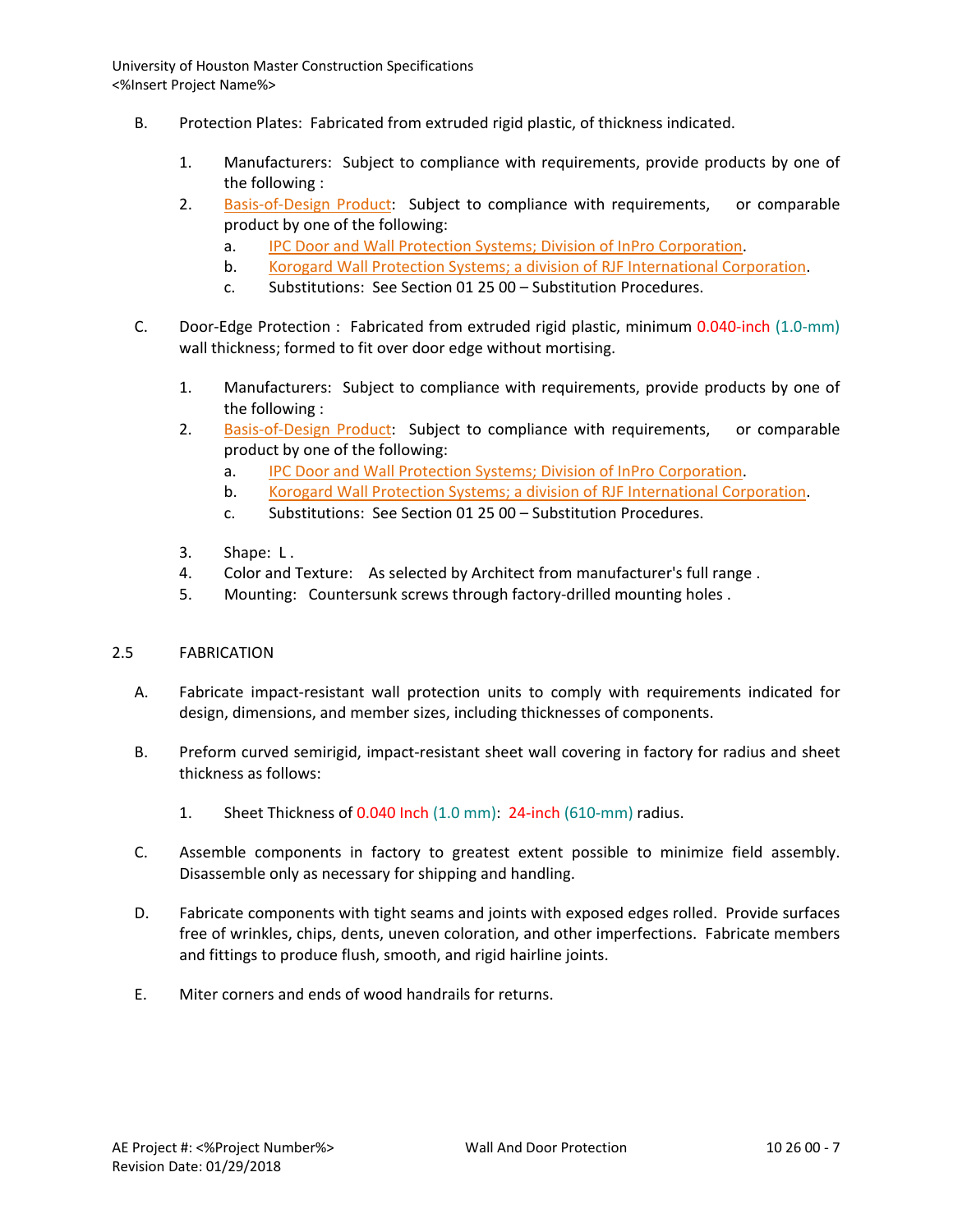### 2.6 METAL FINISHES

- A. Comply with NAAMM's "Metal Finishes Manual for Architectural and Metal Products" for recommendations for applying and designating finishes.
	- 1. Remove tool and die marks and stretch lines, or blend into finish.
	- 2. Grind and polish surfaces to produce uniform finish, free of cross scratches.
	- 3. Run grain of directional finishes with long dimension of each piece.
	- 4. When polishing is completed, passivate and rinse surfaces. Remove embedded foreign matter and leave surfaces chemically clean.
- B. Protect finishes on exposed surfaces from damage by applying a strippable, temporary protective covering before shipping.

### PART 3 - EXECUTION

### 3.1 EXAMINATION

- A. Examine substrates and wall areas, with Installer present, for compliance with requirements for installation tolerances[**, fire rating,**] and other conditions affecting performance of work.
- B. Examine walls to which impact-resistant wall protection will be attached for blocking, grounds, and other solid backing that have been installed in the locations required for secure attachment of support fasteners.
	- 1. For impact-resistant wall protection units attached with adhesive or foam tape, verify compatibility with and suitability of substrates, including compatibility with existing finishes or primers.
- C. Proceed with installation only after unsatisfactory conditions have been corrected.

# 3.2 PREPARATION

- A. Complete finishing operations, including painting, before installing impact-resistant wall protection system components.
- B. Before installation, clean substrate to remove dust, debris, and loose particles.

# 3.3 INSTALLATION

- A. General: Install impact-resistant wall protection units level, plumb, and true to line without distortions. Do not use materials with chips, cracks, voids, stains, or other defects that might be visible in the finished Work.
	- 1. Install impact-resistant wall protection units in locations and at mounting heights indicated on Drawings or, if not indicated, at heights indicated below: